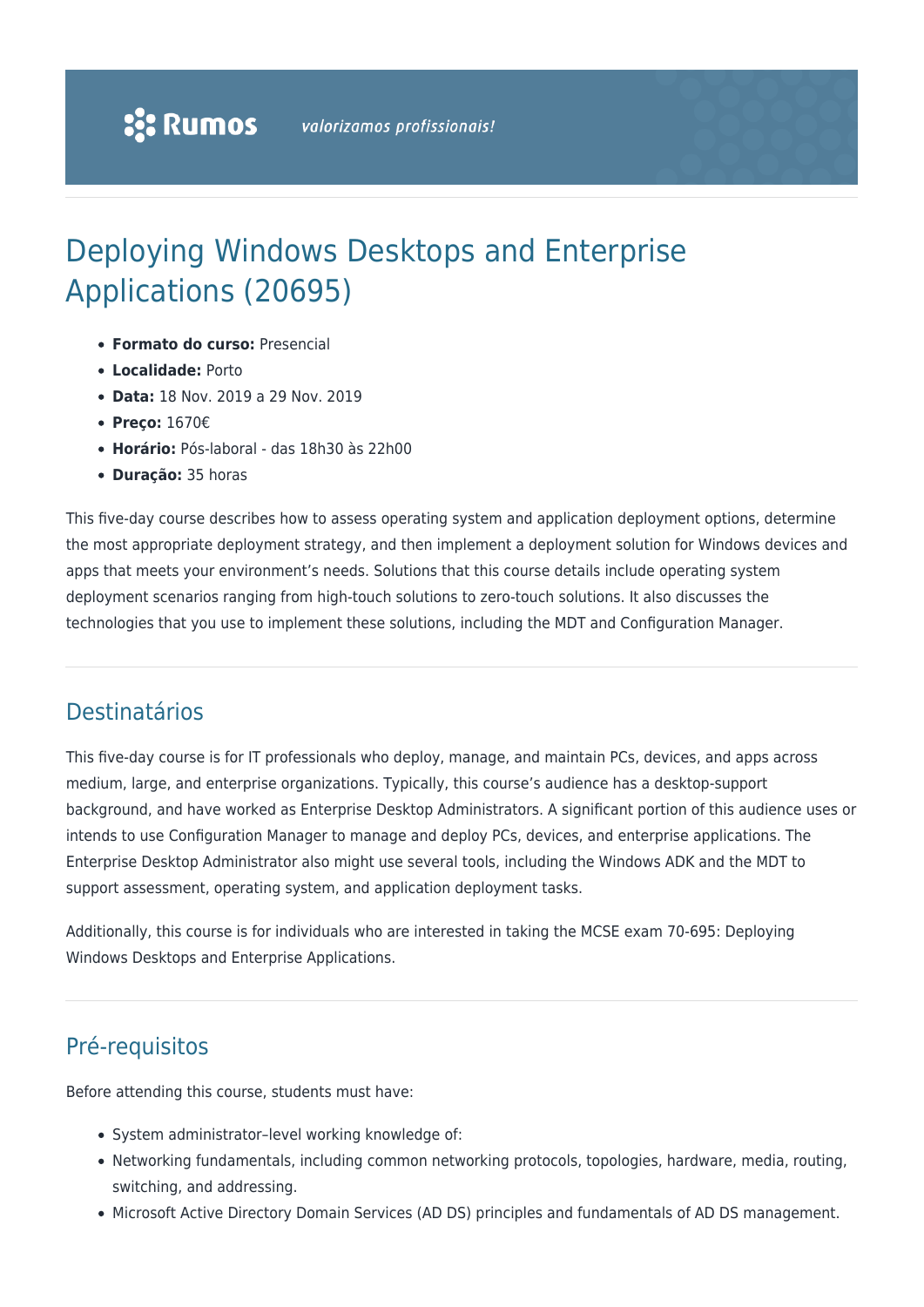- Installation, configuration, and troubleshooting for Windows-based personal computers.
- Basic concepts of Public Key Infrastructure (PKI) security.
- Basic understanding of scripting and Windows PowerShell syntax.
- Basic understanding of Windows Server roles and services.

#### Desired:

Basic understanding of the management tasks that you can perform by using Configuration Manager.

## **Objectivos**

- Assess the network environment to support operating system and application deployment tasks.
- Identify the most appropriate operating system deployment strategy based upon organizational requirements.
- Assess application compatibility issues and identify mitigation solutions to ensure that applications function successfully after an operating system deployment.
- Describe and configure strategies to migrate user state during operating system deployments.
- Determine the most appropriate image management strategy to support operating system and application deployments.
- Describe and use the tools provided in the Windows ADK to prepare for and support automated deployment strategies.
- Identify solutions to support PXE-initiated and multicast solutions when performing operating system deployment tasks.
- Configure an operating system deployment strategy by using the MDT.
- Configure an operating system deployment strategy using Configuration Manager.
- Integrate the MDT with Configuration Manager to support operating system deployment procedures.
- Implement volume license activation and configuration settings for client computers.
- Customize and deploy Microsoft Office 2016 to an enterprise network environment, and describe how to use the Windows ICD.

## Programa

### **Module 1: Assessing the network environment for supporting operating system and application deployment**

This module examines how you can create a deployment strategy by using life-cycle information, deployment tools and technologies, and licensing and activation information. It also explains how to plan and effectively perform preparation tasks for deploying Windows 10 client operating systems.

#### **Lessons**

Overview of the enterprise desktop life cycle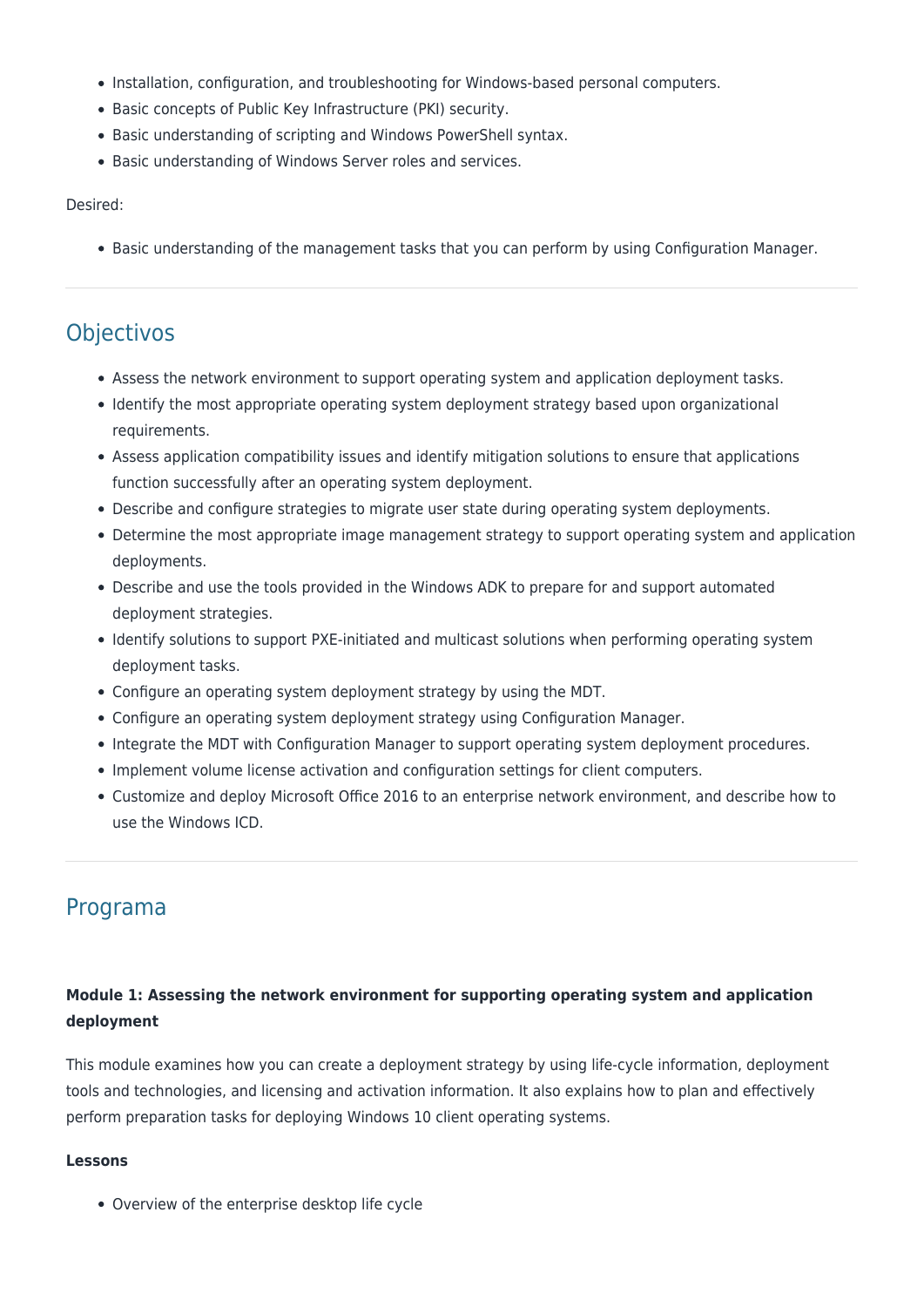- Assessing readiness for a desktop deployment by using Configuration Manager
- Assessing deployment readiness by using MAP

## **Lab : Assessing the network environment for supporting operating system and application deployment**

- Collecting hardware and application inventory by using Configuration Manager
- Using MAP to determine infrastructure readiness

After completing this module, students will be able to:

- Describe the enterprise desktop life cycle.
- Assess an environment's readiness for a desktop deployment by using Configuration Manager.
- Assess an environment's deployment readiness by using MAP.

#### **Module 2: Determining operating system deployment strategies**

This module describes the tools and strategies that are available to help you perform a successful operating system deployment. It also explains how to identify the most appropriate operating system deployment strategy for your environment, based upon organizational requirements.

#### **Lessons**

- Understanding tools and strategies you can use for operating system deployment
- Using the High Touch with Retail Media deployment strategy
- Using the High Touch with a Standard Image deployment strategy
- Using a lite touch deployment strategy
- Using a zero touch deployment strategy
- Alternative deployment strategies for Windows desktops

#### **Lab : Determining operating system deployment strategies**

- Identifying operating system deployment strategies for a small network
- Identifying operating system deployment strategies for a medium-sized network
- Identifying operating system deployment strategies for an enterprise network
- Installing the Windows ADK

After completing this module, students will be able to:

- Describe the tools and strategies that are available for an effective operating system deployment
- Deploy operating systems by using the High Touch with Retail Media strategy.
- Deploy operating systems by using the High Touch with a Standard Image strategy.
- Deploy operating systems by using the lite touch strategy.
- Deploy operating systems by using the zero touch strategy.
- Describe alternative deployment strategies for Windows desktops.

#### **Module 3: Assessing application compatibility**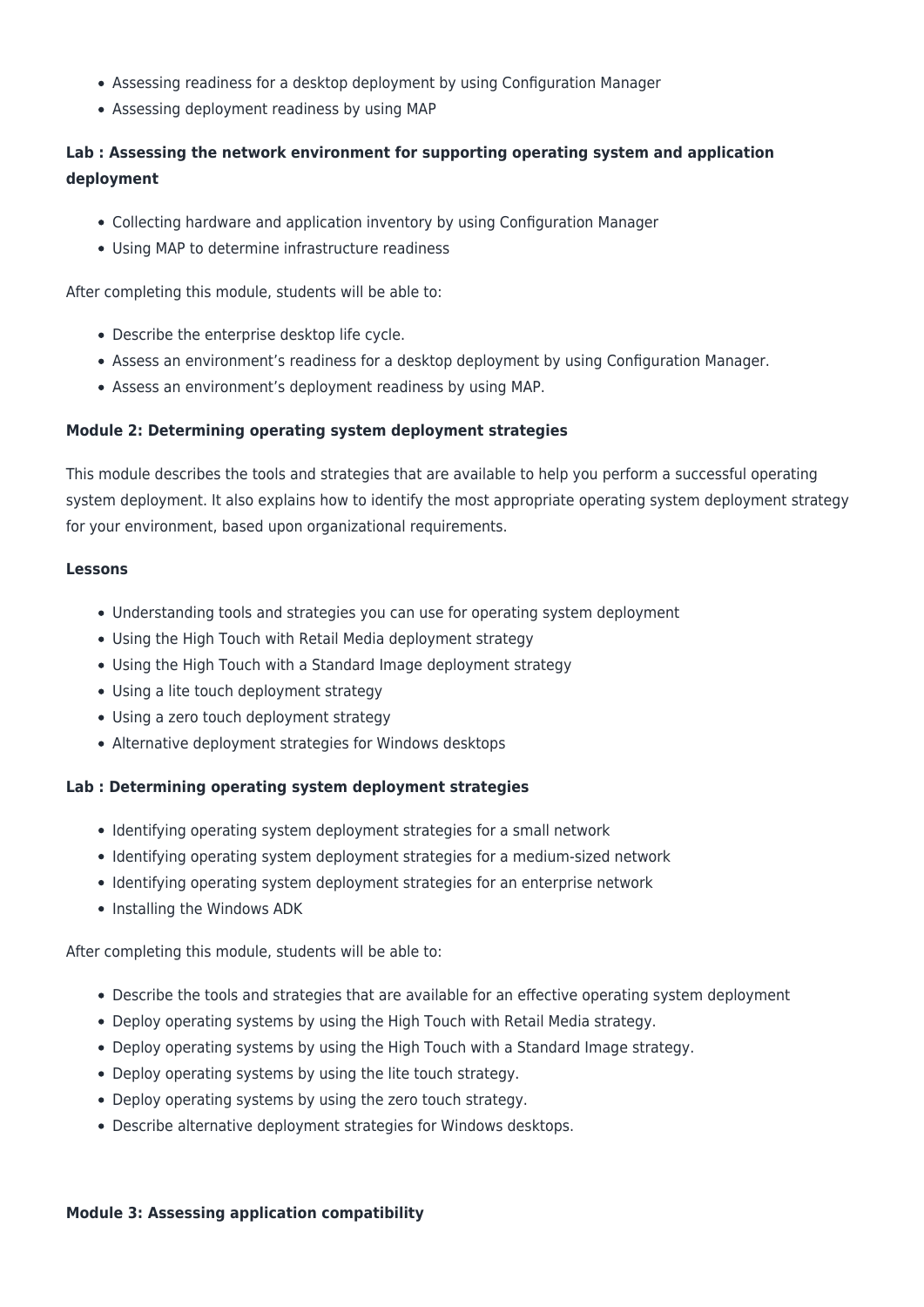This module describes the process for addressing common application compatibility issues that you might experience during a new operating system deployment. The module also explains how to use the ACT to help inventory, analyze, and mitigate application compatibility issues.

#### **Lessons**

- Diagnosing application compatibility issues
- Mitigating application compatibility issues
- Using ACT to address application compatibility issues

#### **Lab : Assessing application compatibility**

- Analyzing applications for potential compatibility issues
- Mitigating application compatibility issues

After completing this module, students will be able to:

- Describe how to diagnose application compatibility issues.
- Explain the solutions available for mitigating application compatibility issues.
- Resolve application compatibility issues with the ACT.

#### **Module 4: Planning and implementing user state migration**

This module introduces user state migration, and the tools and methods that are useful in the planning and implementation of a user state migration in the Windows software environment.

#### **Lessons**

- Overview of user state migration
- Overview of USMT 10.0
- Planning user state migration
- Migrating user state by using USMT

#### **Lab : Planning and implementing user state migration**

- Planning for user state migration
- Creating and customizing USMT XML files
- Capturing and restoring a user state by using the USMT

After completing this module, students will be able to:

- Describe user state migration.
- Identify the features of USMT 5.0.
- Plan user state migration.
- Migrate user state by using the USMT.

#### **Module 5: Determining an image management strategy**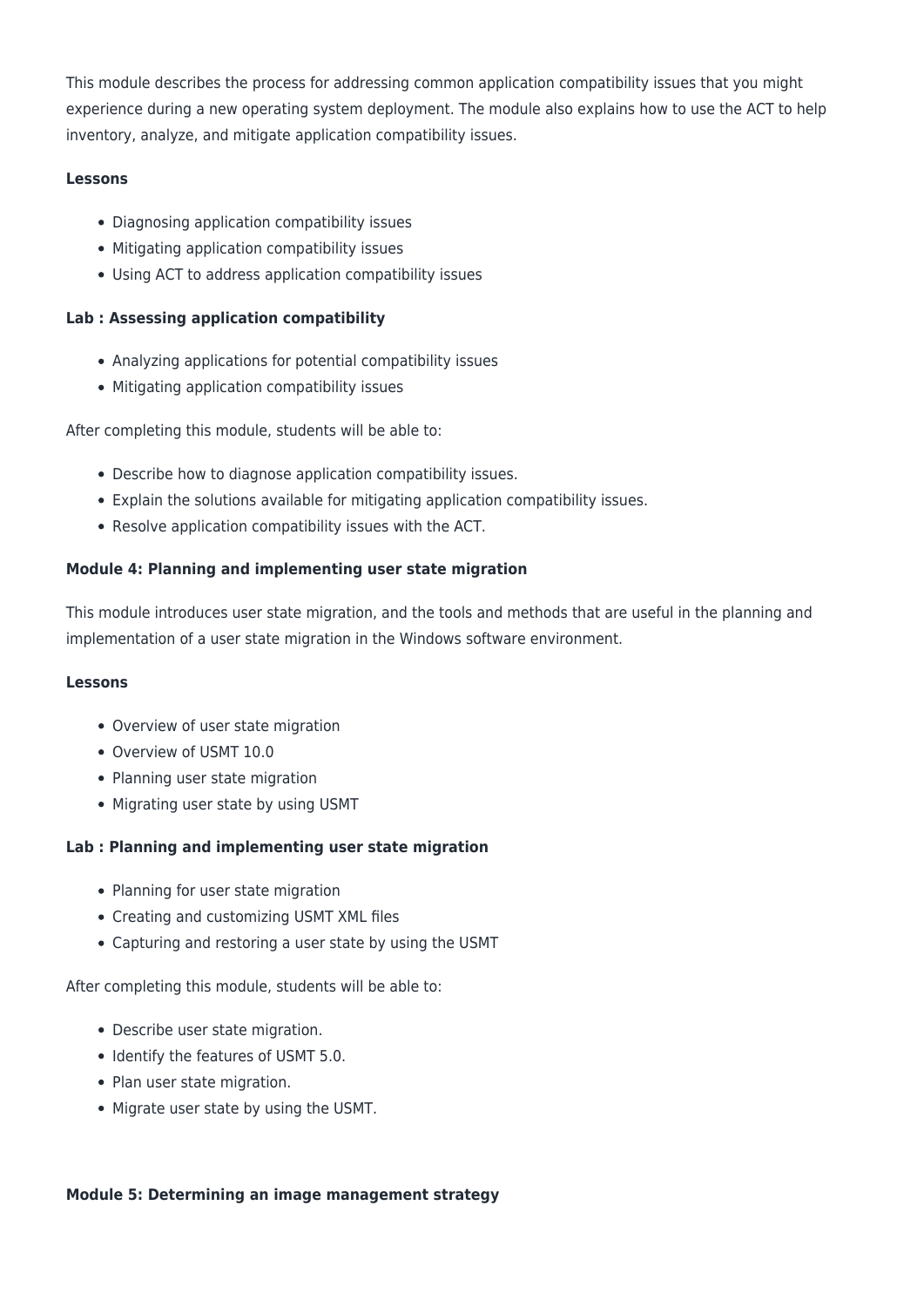This module provides the information that you need to manage images to support operating system and application deployments. Specifically, the module describes the image formats and strategies for managing images.

#### **Lessons**

- Overview of the Windows image file format
- Overview of image management

#### **Lab : Determining an image management strategy**

Assessing business requirements to support an image management strategy

After completing this module, students will be able to:

- Describe the purpose and benefits of the Windows image file format.
- Determine image management.

#### **Module 6: Preparing for deployments by using the Windows ADK**

This module describes how Windows Setup installs the Windows operating system. It explains how to use the tools in the Windows ADK to prepare for and support automated deployment strategies. It also explains how to use the Windows Preinstallation Environment (Windows PE) to prepare boot images.

#### **Lessons**

- Overview of the Windows setup and installation process
- Preparing boot images by using Windows PE
- Using Windows SIM and Sysprep to automate and prepare an image installation
- Capturing and servicing a reference image using DISM
- Using the Windows ICD

#### **Lab : Preparing the imaging and Windows PE environment**

Configuring a custom Windows PE environment

#### **Lab : Building a reference image by using Windows SIM and Sysprep**

- Building custom answer files by using Windows SIM
- Installing a reference computer by using a custom answer file
- Customizing your image in audit mode, and preserving the profile changes by using Sysprep

#### **Lab : Capturing and servicing a reference image**

Capturing a reference system image

#### **Lab : Using the Windows ICD**

• Create a provisioning package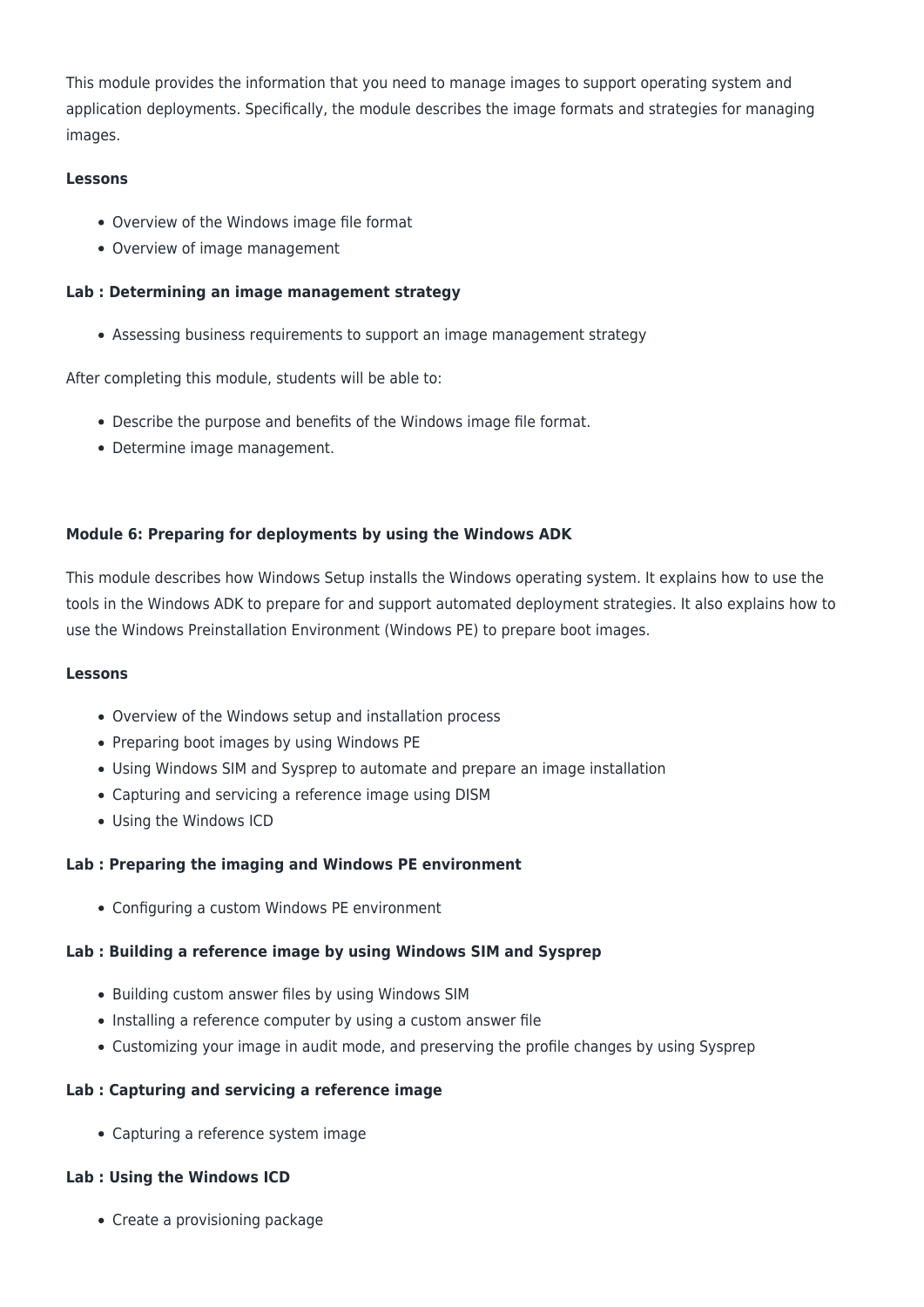Create a Windows 10 deployment package

After completing this module, students will be able to:

- Describe the Windows installation process.
- Describe how to use and customize Windows PE.
- Use Windows System Image Manager (SIM) and Sysprep to automate and prepare images.
- Capture and service a reference image.

#### **Module 7: Supporting PXE-initiated and multicast operating system deployments**

This module introduces the architecture of network boot, Pre-Boot EXecution Environment (PXE)-initiated operating system deployments, multicasting operating system delivery, and the Windows Deployment Services (Windows DS) functionality in Windows Server 2012 R2.

#### **Lessons**

- Overview of PXE-initiated and multicast operating system deployments
- Installing and configuring the Windows DS environment

#### **Lab : Configuring Windows DS to support PXE and multicast operating system deployments**

- Planning the Windows DS environment
- Installing and configuring the Windows DS server role

After completing this module, students will be able to:

Identify solutions to support PXE-initiated and multicast solutions when performing operating system deployment tasks.

Install and configure the Windows DS environment.

#### **Module 8: Implementing operating system deployment by using the MDT**

This module describes the components of the MDT, and how you can configure an operating system deployment strategy by using the MDT.

#### **Lessons**

- Planning for the MDT environment
- Implementing MDT 2013 Update 2
- Integrating Windows DS with MDT

#### **Lab : Operating system deployment using the MDT**

- Planning for the MDT environment
- Installing MDT 2013 Update 2, and addressing MDT prerequisites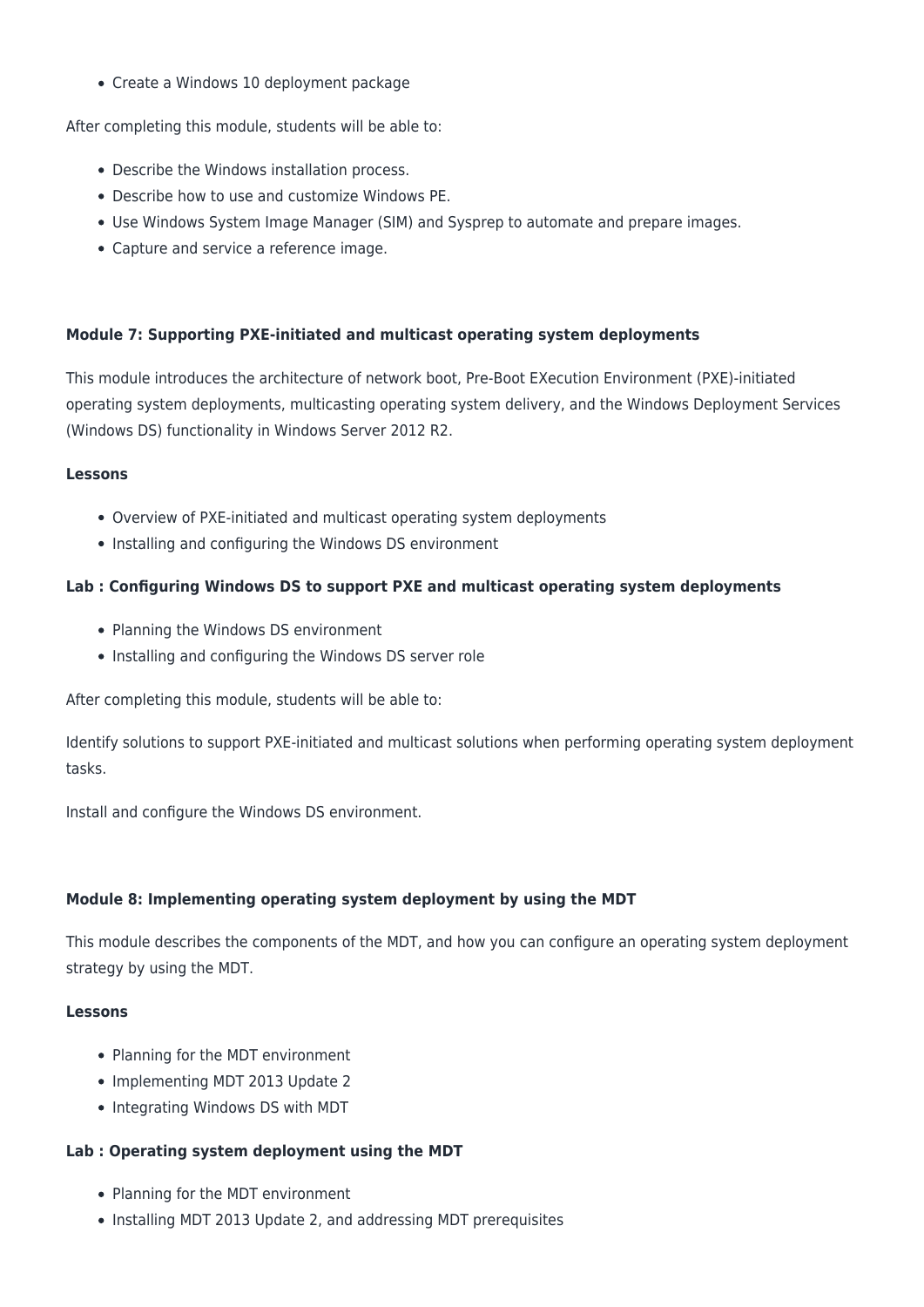- Creating and configuring the deployment share
- Deploying and capturing a reference operating system image

After completing this module, students will be able to:

- Describe the MDT components and process for a lite-touch deployment strategy.
- Install and configure the MDT environment.
- Describe how you configure Windows DS to integrate with MDT 2013 Update 2.

#### **Module 9: Managing operating system deployment**

This module provides an overview of operating system deployments, and explains how to use Configuration Manager to configure an operating system deployment strategy.

#### **Lessons**

- Overview of operating system deployment
- Preparing a site for operating system deployment
- Deploying an operating system

#### **Lab : Preparing the site for operating system deployment**

- Managing the site system roles used to support operating system deployment
- Managing packages to support operating system deployment

#### **Lab : Deploying operating system images for bare-metal installations**

- Preparing the operating system image
- Creating a task sequence to deploy an image
- Deploying an image

After completing this module, students will be able to:

- Describe the terminology, components, and scenarios used to deploy operating systems by using Configuration Manager.
- Describe how to prepare a site for operating system deployment.
- Describe the process used to deploy an operating system image.

#### **Module 10: Integrating MDT and Configuration Manager for operating system deployment**

This module explains how to integrate the MDT with Configuration Manager to support operating system deployment procedures. It also describes the benefits of integrating the MDT with Configuration Manager.

#### **Lessons**

• Integrating deployment tools with Configuration Manager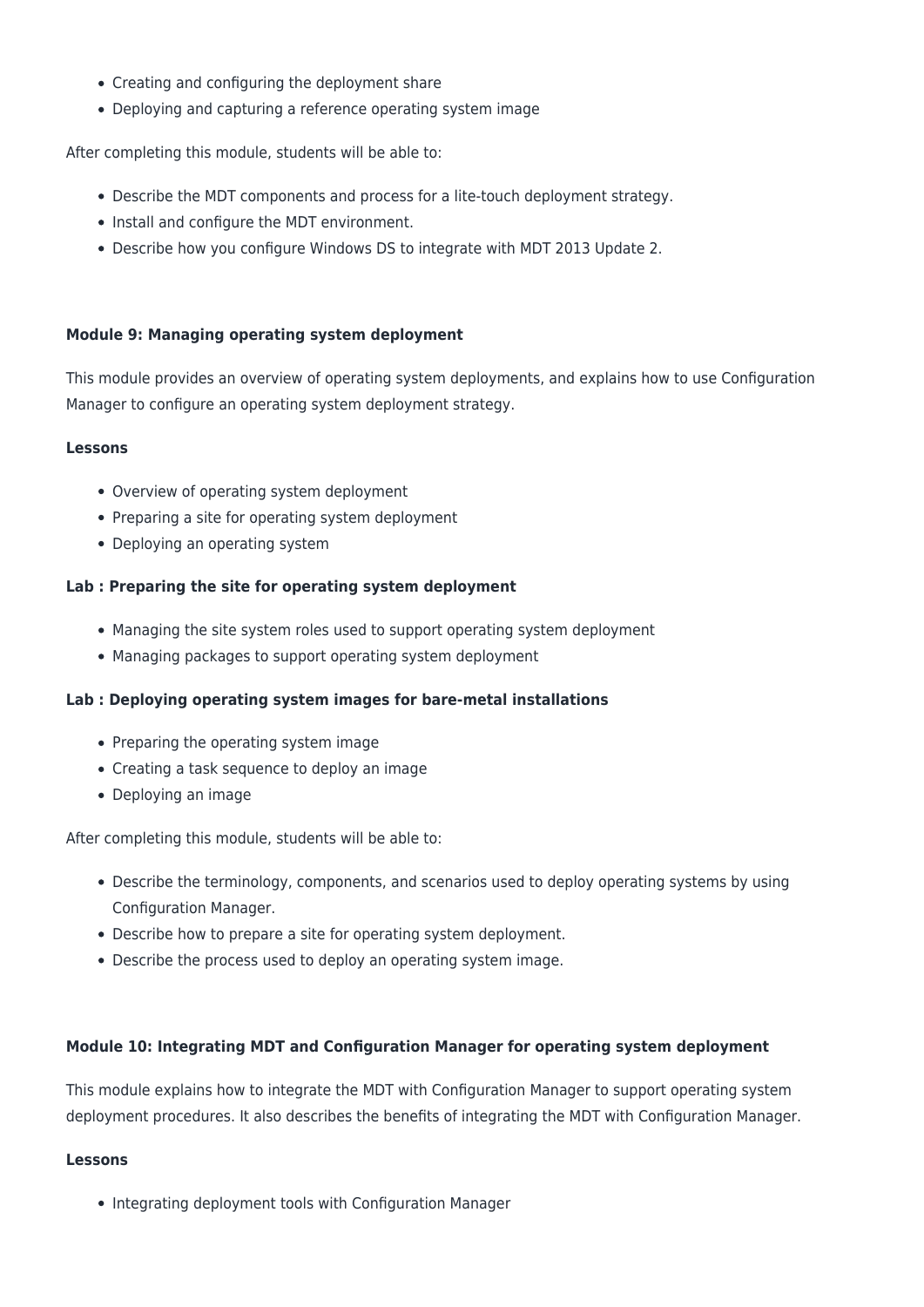• Integrating MDT with Configuration Manager

#### **Lab : Integrating MDT and Configuration Manager for operating system deployment**

- Integrating MDT and Configuration Manager
- Creating an MDT boot image
- Creating and deploying an MDT task sequence by using Configuration Manager

#### **Lab : Configuring UDI**

- Creating a UDI task sequence
- Deploying Windows 10 by using a UDI task sequence

After completing this module, students will be able to:

- Integrate deployment tools with Configuration Manager.
- Integrate MDT with Configuration Manager.

#### **Module 11: Activating clients and managing additional configuration settings**

This module describes volume license activation solutions. It also explains how to implement volume license activation and configuration settings for client computers.

#### **Lessons**

- Solutions for volume license activation
- Determining additional client configuration settings

#### **Lab : Configuring additional settings for computer clients**

- Planning for Windows 10 customization
- Creating a common Windows Start menu and custom power plan
- Creating a client preferences GPO

After completing this module, students will be able to:

- Explain the solutions for volume license activation.
- Configure additional settings for client computers.

#### **Module 12: Deploying Office 2016**

This module explains how to customize and deploy Microsoft Office 2016 to deploy Office 2016 by using Office 365, and manage Office 2016 settings.

#### **Lessons**

Methods for deploying Microsoft Office 2016 editions